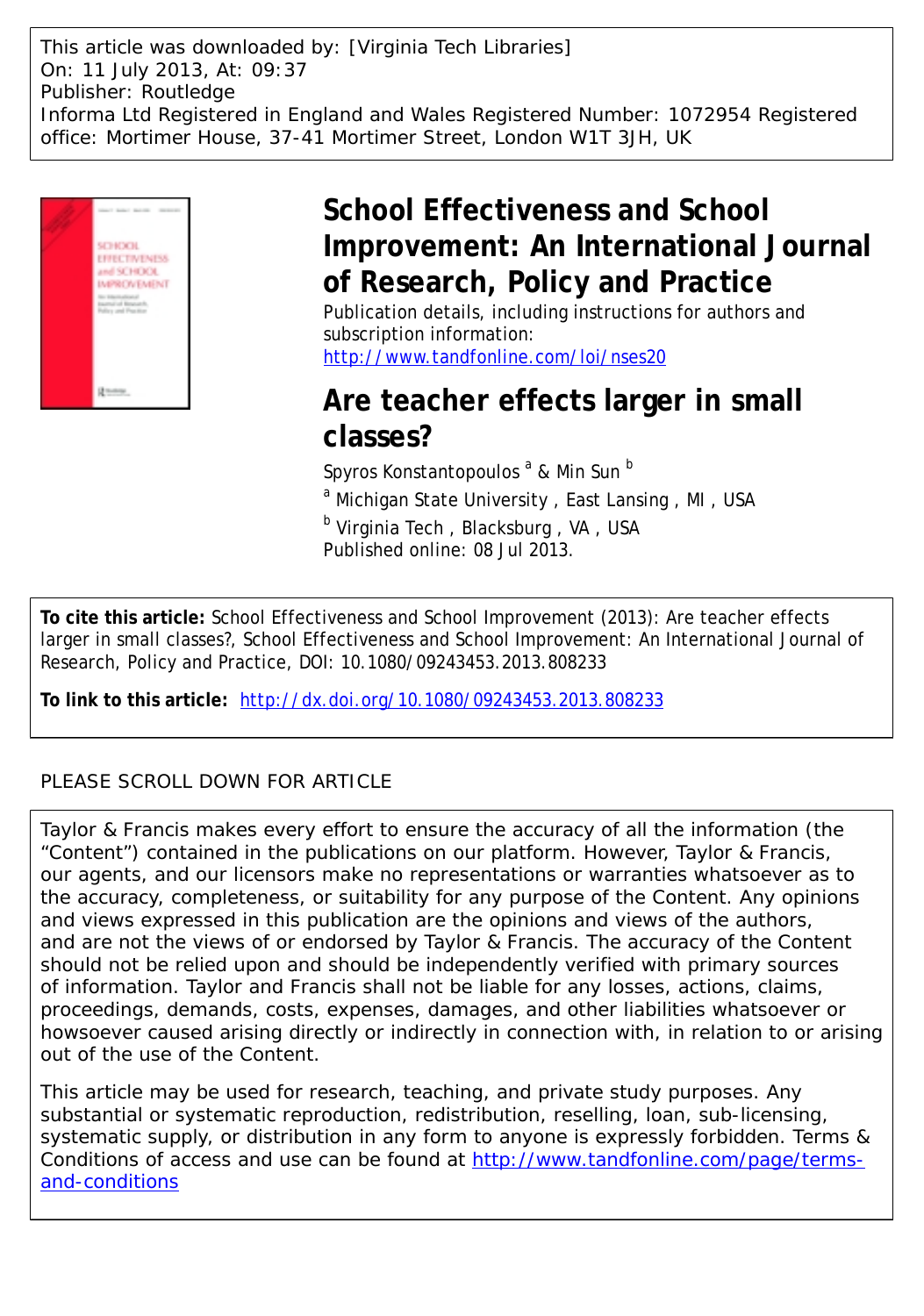## Are teacher effects larger in small classes?

Spyros Konstantopoulos<sup>a\*</sup> and Min Sun<sup>b</sup>

<sup>a</sup>Michigan State University, East Lansing, MI, USA; <sup>b</sup>Virginia Tech, Blacksburg, VA, USA

(Received 3 October 2011; final version received 9 March 2013)

Teachers spend most of their time in school in classrooms, and their instruction and teaching practices may be affected by classroom context such as class size. We examine whether teacher effects interact with classroom context such as class size. Specifically, we seek to determine whether teacher effects are more pronounced in small classes than in regular size classes in early grades. The results point to some evidence that teacher effects are more variable in small classes than in regular size classes. However, the pattern does not seem to be systematic.

Keywords: teacher effects; small classes; multilevel models; student achievement

#### Introduction

In many different education systems across the world, teachers play a fundamental role in educating students at the elementary and secondary levels. Folk knowledge as well as our own experiences in elementary and secondary schools suggest that the effects teachers have on students can be remarkable in some cases. Specifically, teachers' profound effects on students' learning and school experiences may last well into adulthood (see Pedersen, Faucher, & Eaton, 1978). It is not uncommon to attribute academic success to particular teachers during our school years and refer to them as great or influential teachers. Nonetheless, teachers may differ considerably in their effectiveness to promote their students' academic achievement, and this variation in teacher effectiveness seems to be large (Nye, Konstantopoulos, & Hedges, 2004; Rivkin, Hanushek, & Kain, 2005; Rowan, Correnti, & Miller, 2002). While some teachers are very effective in facilitating student learning, others are not as effective. Still, improving teacher effectiveness is an important mechanism through which schools promote student learning. For instance, in the US, the No Child Left Behind Act (NCLB) of 2001 has stressed the importance of teacher effectiveness and has mandated plans to improve teacher effectiveness and produce more effective teachers.

Of course, teachers do not spend their time in a context-free environment. Instead, teachers spend most of their school time in classrooms, and their instruction and teaching practices may be affected by classroom context. One important aspect of classroom context is classroom size. The last 3 decades, class size reduction programs have been identified by many researchers as a promising school mechanism that can increase achievement for all students (e.g., Finn & Achilles, 1990; Konstantopoulos, 2008; Krueger, 1999). As a result, in the US many states have passed legislation for the implementation of such programs, and in Europe countries such as the UK and Greece

<sup>\*</sup>Corresponding author. Email: spyros@msu.edu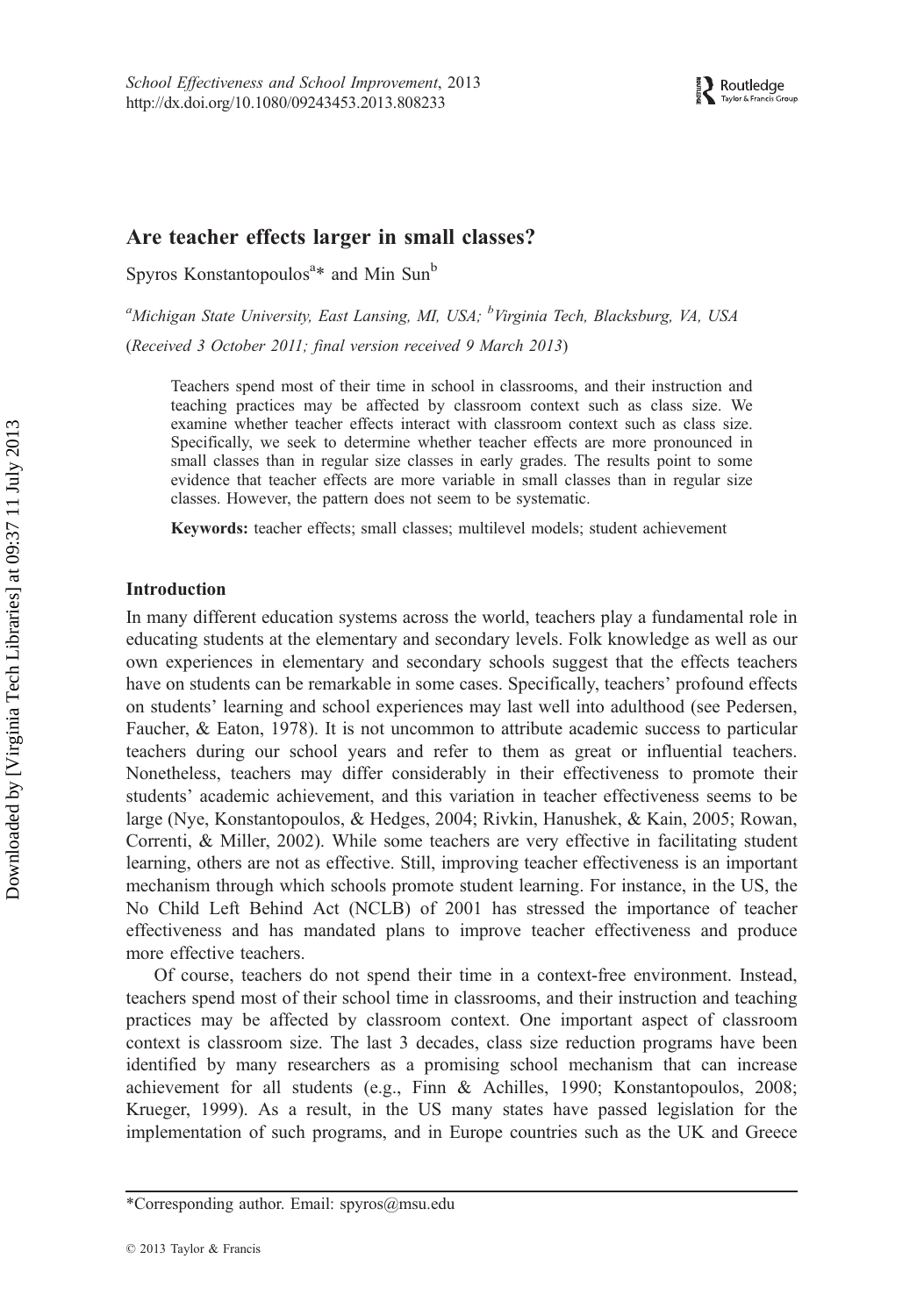have enacted policies about the maximum number of students in a classroom (Blatchford, Basset, & Brown, 2011).

The purpose of the present study is to examine whether teacher effects are moderated by classroom context such as class size. Specifically, we are interested in investigating whether the effects teachers have on student achievement differ considerably by class size (e.g., small or regular size classes). To that end, we use data from a high-quality 4-year field experiment, Project STAR (Student Teacher Achievement Ratio), where students and teachers in early grades (i.e., kindergarten through third grade) were randomly assigned to classrooms of different sizes within schools. We follow previous work by Nye et al. (2004), and operationalize teacher effects as classroom-specific residuals that are adjusted for student effects such as gender, race, socioeconomic status (SES), and school fixed effects. In line with Nye et al. (2004), we use the term *teacher effects* instead of classroom effects to stress the central role of the teacher in the classroom processes. Because of random assignment, we assume that, on average, student and peer effects are similar across classes. Teachers were also randomly assigned to classes, which helps address potential selection biases in the baseline. That is, we assume that class size reduction is the only difference among classes in the baseline and that teachers in different types of classes are the driving force in terms of classroom practices, learning activities, and interactions among students and teachers. In turn, we assume that possible changes in student achievement are due to teachers, other things being equal.

#### Related literature

#### Teacher effects

The literature about teacher effects encompasses different research strands. One research strand discusses the association between teacher characteristics and student achievement. Within that strand, some reviewers of the teacher effects literature have argued that measured teacher characteristics such as educational preparation, experience, or salary are only slightly related to student achievement (Hanushek, 1986). Other reviewers, however, have reported positive effects of teacher characteristics such as experience and teacher education on student achievement (Greenwald, Hedges, & Laine, 1996). More recent work has provided additional support about the positive association between teacher experience and student achievement (Clotfelter, Ladd, & Vigdor, 2006; Nye et al., 2004). There is also evidence that National Board certified teachers seem to be more effective than other teachers (Goldhaber & Anthony, 2007). Typically, regression or multilevel models are used to determine such associations between teacher variables and achievement.

A second research strand includes studies about the variance in average student achievement across classrooms (or teachers) controlling for student background. Within this strand, teacher effects are defined broadly as the proportion of variance in student achievement that is attributed to teachers. Regression or multilevel methods have been used to estimate the part of the variance of student achievement that is due to teacher effects. The underlying assumption is that the between-classroom or teacher variation in student achievement is caused by variation in teacher effectiveness. Family background is typically taken into account in such models in order to determine the value added of the teachers. Results from these studies have suggested that there is significant variation in teacher effectiveness (Goldhaber & Brewer, 1997; Murnane & Phillips, 1981; Nye et al., 2004; Rowan et al., 2002). That is, teachers differ significantly in how they impact student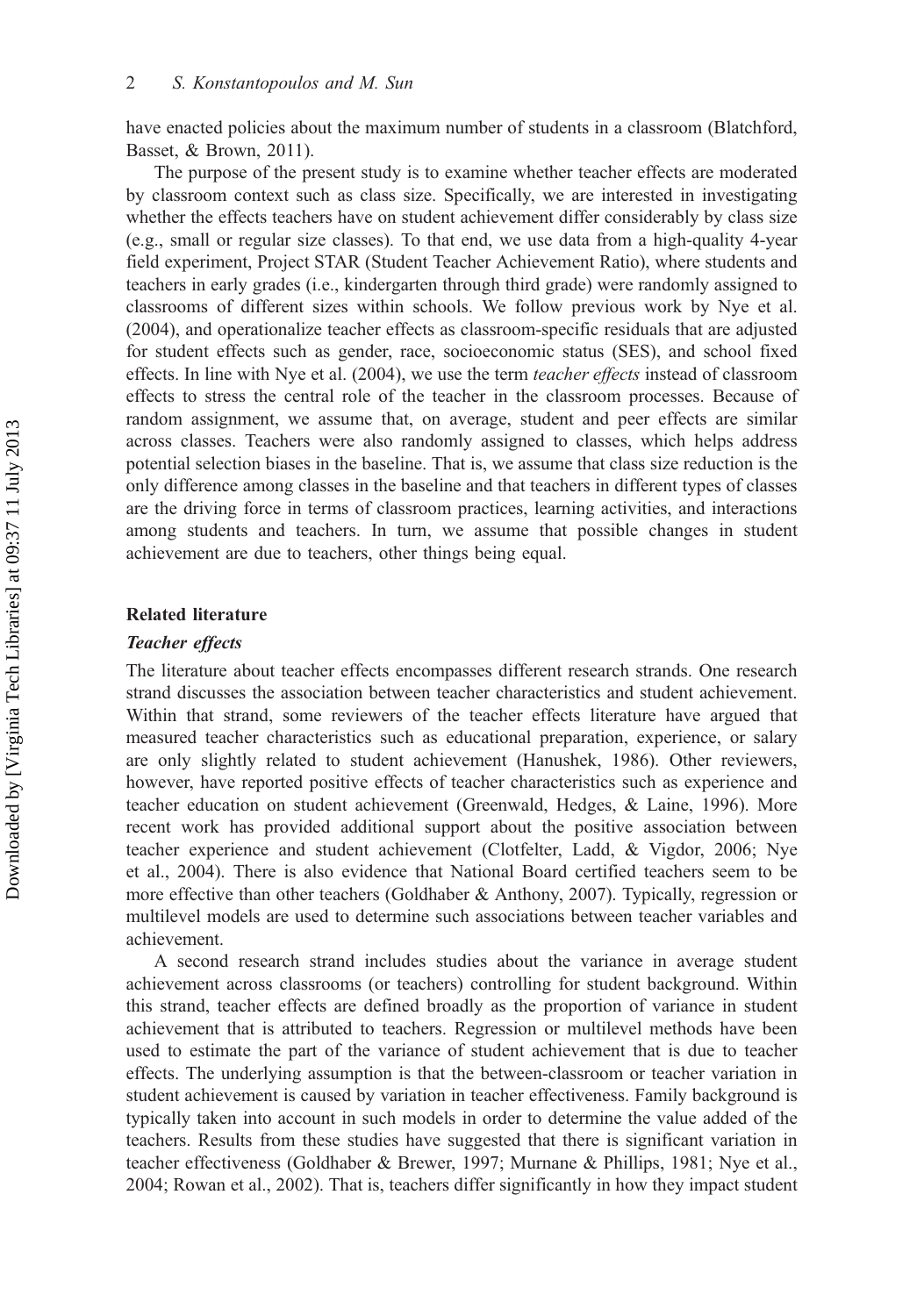achievement, with some teachers being more effective, whilst others are not as effective. In this study, we follow a similar approach to that used in Nye et al. (2004).

A third research tradition focuses more on what goes on in the classroom. In contrast with the previous two traditions of research that rely on statistical modeling and have a macro, black box, perspective on the effects of teachers on student achievement, this strand has a micro, within-classroom perspective about the mechanism of teacher effects. Specifically, in this line of research the objective is to identify classroom practices or processes that facilitate student learning. Pioneering work by Good and Brophy (1987) examined the association between good teaching practice and student achievement. Such studies are often referred to as process-product studies because they identify classroom processes and teaching practices that are associated with student outcomes or products such as student achievement. Parameters that have been discovered to be related with student achievement include teacher confidence in teaching students successfully, efficient allocation of classroom time to instruction and academic tasks, effective classroom organization and group management, and active/engaging teaching that emphasizes understanding of concepts (Good & Brophy, 1987). These processes have been documented as positive correlates of student achievement (Good & Brophy, 1987). All three research strands complement one another and provide a more comprehensive picture of what teacher effects are.

#### Class size effects

The effects of class size reduction on student achievement have been examined empirically via various research designs and analyses over the past few decades. Numerous small-scale experimental and quasi-experimental studies have investigated the effects of class size on student achievement. Meta-analytic reviews of early work on class size effects have suggested that class size reduction has positive effects on student achievement and that these effects become greater as class size becomes smaller (Glass, Cahen, Smith, & Filby, 1982; Glass, & Smith, 1979). The benefits of small classes appeared to be more pronounced in classes with 20 or 10 students as opposed to 30 or 40 students. The class size achievement association was more pronounced in randomized studies (Glass & Smith, 1979).

Other studies have examined the effects of class size reduction on student achievement using data from non-experimental studies. Typically, these studies compute the association between class size and student achievement, adjusting for important factors in student background such as gender, race/ethnicity, SES, and previous academic achievement. The interpretation of these studies' results has been controversial because of selection bias. That is, this body of research has not yielded clear evidence about the effects of small classes. For instance, Angrist and Lavy (1999) found that reducing class size increased fourth and fifth graders' scores of Israeli students significantly. In France, Bressoux, Kramarz, and Prost (2009) have reported benefits for students in small classes, especially for low achievers. Similarly, Pong and Pallas (2001) found positive small class effects on eighth-grade achievement using the Trends in International Mathematics and Science Study (TIMSS) data across different countries. In contrast, Hoxby (2000) reported that smaller classes had little to no effect on student achievement, and Milesi and Gamoran (2006) found no evidence of class size effects on student achievement.

Perhaps the most conclusive evidence about class size effects has been produced from analyses of Project STAR data. Early analyses of Project STAR data have indicated that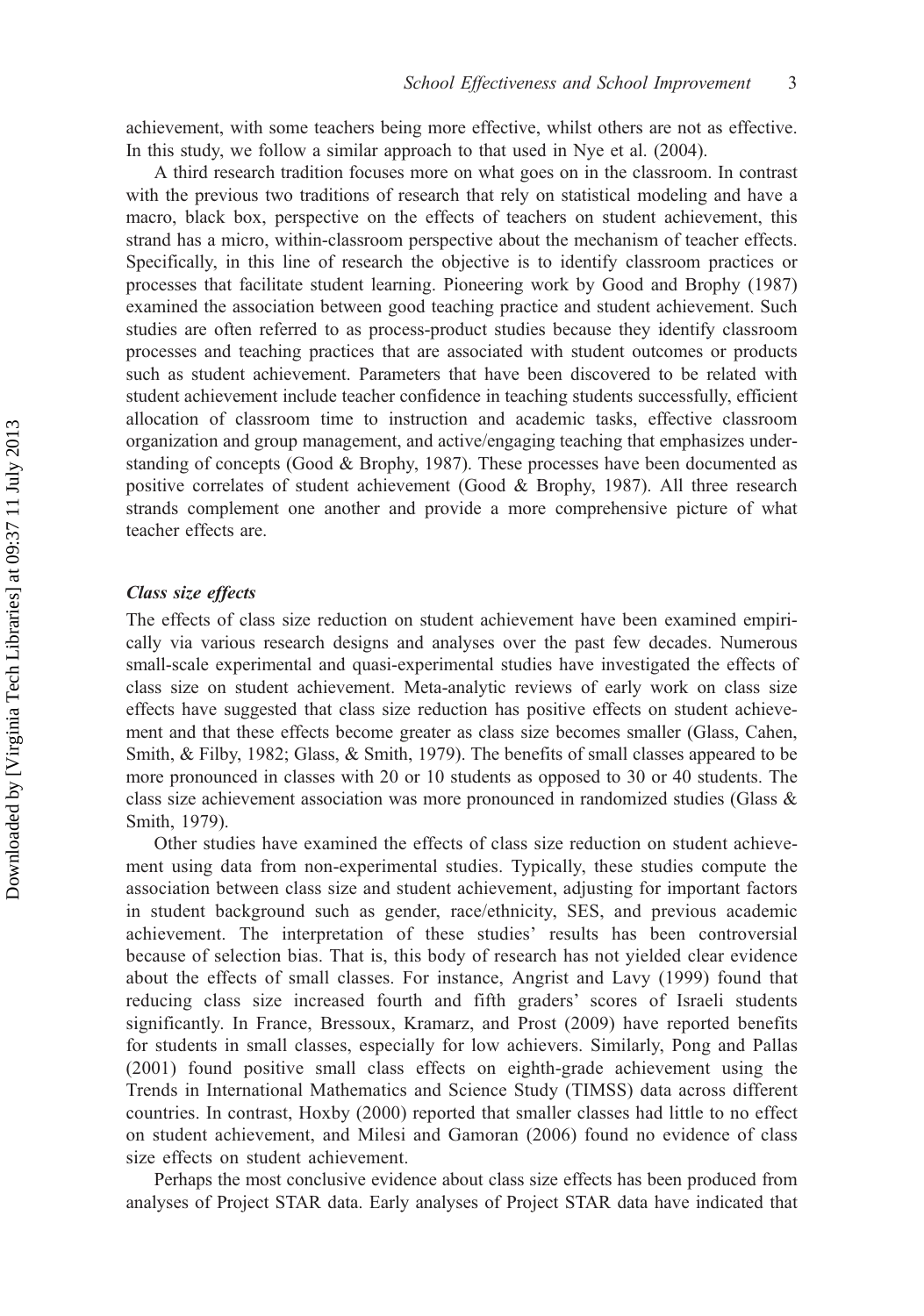small classes had positive effects on student achievement in early grades (Finn & Achilles, 1990). More recent analyses of the same data also demonstrated that small classes increase student achievement for all students (Hanushek, 1999; Krueger, 1999; Nye, Hedges, & Konstantopoulos, 2000). The average class size in small classes was 15 to 16 students and in regular size classes 22 to 23 students. Overall, the findings from studies that used highquality experimental data have been consistent and have provided evidence about the positive immediate effects of small classes on student achievement. Follow-up data have also been analyzed, and the results have provided strong evidence that the positive effects of small classes on student achievement persist through the eighth grade (Finn, Gerber, Achilles, & Boyd-Zaharias, 2001; Konstantopoulos & Chung, 2009). These findings have also indicated that the lasting benefits of small classes become greater the longer students were in small classes in earlier grades. For example, the lasting benefits for students who were in small classes for all 4 years (i.e., kindergarten through third grade) were nearly twice as large as the benefits for students who were in small classes for only one year (Konstantopoulos & Chung, 2009).

#### Teaching practices and class size

Over time, published research has provided some evidence about classroom practices in smaller and larger classes. Early work by Smith and Glass (1980) indicated that in small classes there is more individualized instruction, more student participation, higher frequency of interactions among students and teachers, and higher quality of instruction overall. Along the same lines, another contemporary study found that students in small classes received more attention through questions and probes than students in other classes (Bourke, 1986). However, teachers in small classes were more likely to teach the class as a whole (Bourke, 1986). Small classes require less management and are less noisy, which should promote student learning (Bourke, 1986). Early reviewers of the literature (e.g., Odden, 1990) have reported that, in small classes, students are more attentive and teachers have more opportunities for curriculum expansion activities. One study that analyzed data in second and third grades from Project STAR has found that teachers did not modify their teaching practices considerably in small and regular size classes in these grades (Evertson & Randolph, 1989). The authors attributed this finding at least partly to the mandated curriculum and its goals about student assessment. More recent work has used large-scale data to examine how class size changes teaching practices and have provided additional evidence that, in small classes, teachers spent more time in individualized instruction and less time on group instruction (Betts & Shkolnik, 1999). In addition, teachers in small classes were more likely to devote time to review activities. The authors concluded that, overall, teachers in small classes did not change their instruction practices dramatically.

Previous work has argued that class size offers the context in which teachers and students interact (Zahorik, 1999). This notion implies that the effects of class size are "mediated" by what teachers and students do in the classrooms. Along the same lines, Anderson (2000) points out that small classes provide opportunities for teachers to modify their instruction accordingly to maximize learning. However, in order to take advantage of the opportunities that small classes provide, teachers need first to comprehend what types of instructional changes should be enacted when they teach small classes (Anderson, 2000). Anderson provided a useful theory of change model about class size effects that stresses three main factors: in small classes, (a) there should be fewer discipline problems, (b) teachers should have greater knowledge of their students, and (c) teacher satisfaction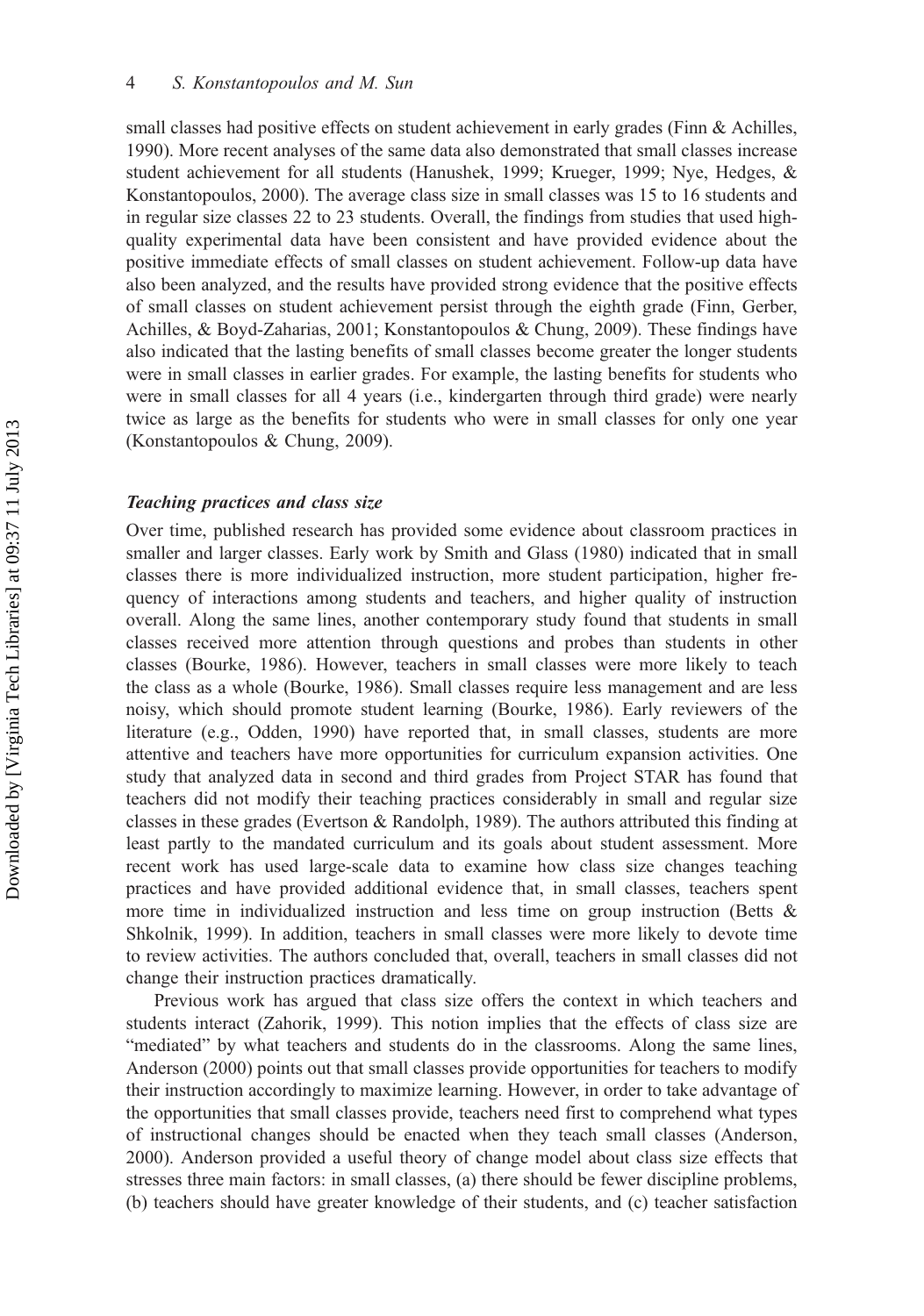and enthusiasm should be greater. Now, these factors should result in more instructional time and individualized instruction which should result in more in-depth content coverage. In small classes, teachers should put greater efforts in their teaching, students should be more engaged, and thus there should be greater opportunities to learn, which ultimately will improve student achievement.

More recent work has reported that students in larger classes are more likely to be distracted from classroom work and are more frequently off task (Blatchford, Edmonds, & Martin, 2003). In that study, the authors also found no support that the relations among students are better in smaller classes. Blatchford and colleagues (2011) have also found that students in small classes receive more individual attention from their teachers, and that they have more opportunities to interact with their teachers. However, in small classes students were less likely to work in groups and engage in collaborative group work, a result consistent with the results reported by Betts and Shkolnik (1999). These results were by and large replicated in other studies that have reported that in small classes there were more frequent interactions between students and teachers with respect to knowledge building and learning activities (Blatchford, Russell, Bassett, Brown, & Martin, 2007). Further, teachers in smaller classes were more likely to focus their attention on specific students and provide individualized instruction and feedback (Blatchford, Moriarty, Edmonds, & Martin, 2002).

#### Research hypothesis

Given the findings of previous work about small classes especially in early grades, it seems more likely that management- and behavior-related issues are addressed in a shorter time in small classes than in regular size classes. In turn, less time on management and discipline should translate to more time spent on learning activities in small classes than in regular size classes. If according to Anderson's (2000) model, there is more individualized instruction, student engagement, and teacher enthusiasm in small classes, one would expect ultimately to find larger learning gains within a school year in small classes than in regular size classes.

However, is reducing the numbers of students in classes enough to produce a positive change in student outcomes? Indeed, class size provides the context in which learning takes place, but can a simple alteration of the size of a classroom change student achievement? It seems that certain conditions need to be met in order for that to happen. Class size reduction can offer opportunities to teachers to facilitate learning. That is, small classes provide the context that could enable teacher effects, but the degree to which this facilitation takes place is unclear. For example, some teachers may teach a larger class of 30 students and a smaller class of 15 students the same way (see Betts & Shkolnik, 1999). Alternatively, other teachers may modify their instruction practices to take advantage of the fact that there are fewer students in the classroom. That is, the important question is what do teachers do in classrooms with fewer students? Smaller classes may provide opportunities for more effective instruction, but such opportunities need to be exploited by the teacher in order to promote student learning. For instance, some teachers who are assigned to small classes may modify their instructional practices accordingly, and in that case perhaps the teacher effects on student achievement may be pronounced. Whenever teachers take advantage of the small class context, it seems plausible to expect larger increases in student achievement. Other teachers assigned to small classes, however, may not change their classroom practices, and as a result, increases in student achievement may not be as apparent.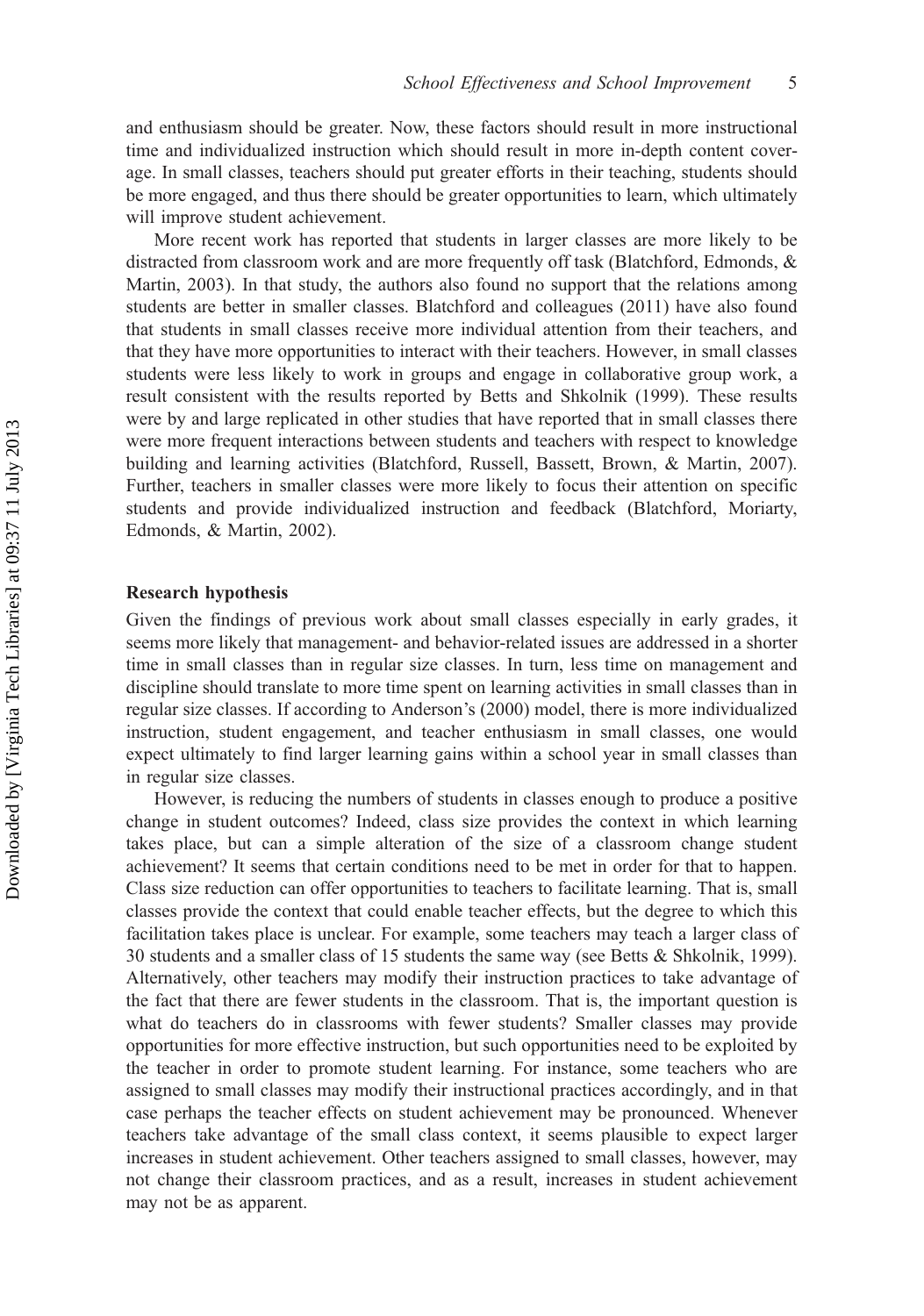It should be noted that simply altering instruction and classroom practices may not be enough; it would have to involve the "right" changes in teaching practices. For instance, individualized attention is an improvement in small classes, but to exercise repetitive teaching, over-individualize, or provide feedback instantly to students may be disruptive (Blatchford et al., 2007; Evertson & Randolph, 1989). Specifically, Blatchford et al. (2007) have argued that although individual attention in small classes is beneficial, teachers should consider modifying their instruction to include group work when needed.

Given the findings from prior work, one could expect that teachers' instructional practices may vary more in small classes than in regular size classes. If these differences translate to differences in achievement between classrooms, then one would expect to observe larger variability in achievement between small classes than between regular size classes. This variability is what we call teacher effects in this article (see also Nye et al., 2004). Along these lines, our main research hypothesis is that the variance in achievement between smaller classes will be larger than the variance in achievement between regular size classes (or that teacher effects will be larger in small classes).

In addition, given that our data come from a randomized experiment, and assuming that random assignment was successful, one would not be as concerned about average differences in student or classroom/teacher variables that could have influenced teacher effects. That is, on average, students across classes were similar, and thus the data from Project STAR likely satisfy the assumption that small and regular size classrooms are equally teachable on average (see Beckerman & Good, 1981, for a discussion about teachable classes).

#### The Tennessee class size experiment

Project STAR, also known as the Tennessee class size experiment, is a 4-year large-scale experiment that took place in Tennessee in the mid-1980s. The experiment was commissioned in 1985 by the Tennessee state legislature and was implemented by a consortium of Universities and the Department of Education in Tennessee. The experiment lasted for 4 years from Kindergarten to Grade 3, and the total cost, including hiring teacher and teacher aids, was about \$12 million. The state of Tennessee paid for hiring additional teachers and classroom aides. Project STAR is considered one of the greatest experiments in education in the U.S.

In the 1st year of the experiment, a cohort of more than 6,000 students in more than 300 classrooms in 79 elementary schools in 42 districts in Tennessee participated. The sample included a broad range of schools and districts (urban, rural, wealthy, and poor). Districts had to agree to participate for 4 years, allow school visits for verification of class sizes, interviewing, and data collection, and include extra student testing. They also had to allow research staff to assign pupils and teachers randomly to class types within schools and to maintain the assignment of students to class types from kindergarten through third grade.

The cohort of kindergarten students was assigned randomly to different types of classrooms within each school: small classes (with 13 to 17 students), regular size classes (with 22 to 26 students), or regular size classes with a full-time aide. Teachers were also assigned randomly to classes of different types. Some students entered the study in the first grade and subsequent grades and were assigned randomly to classes at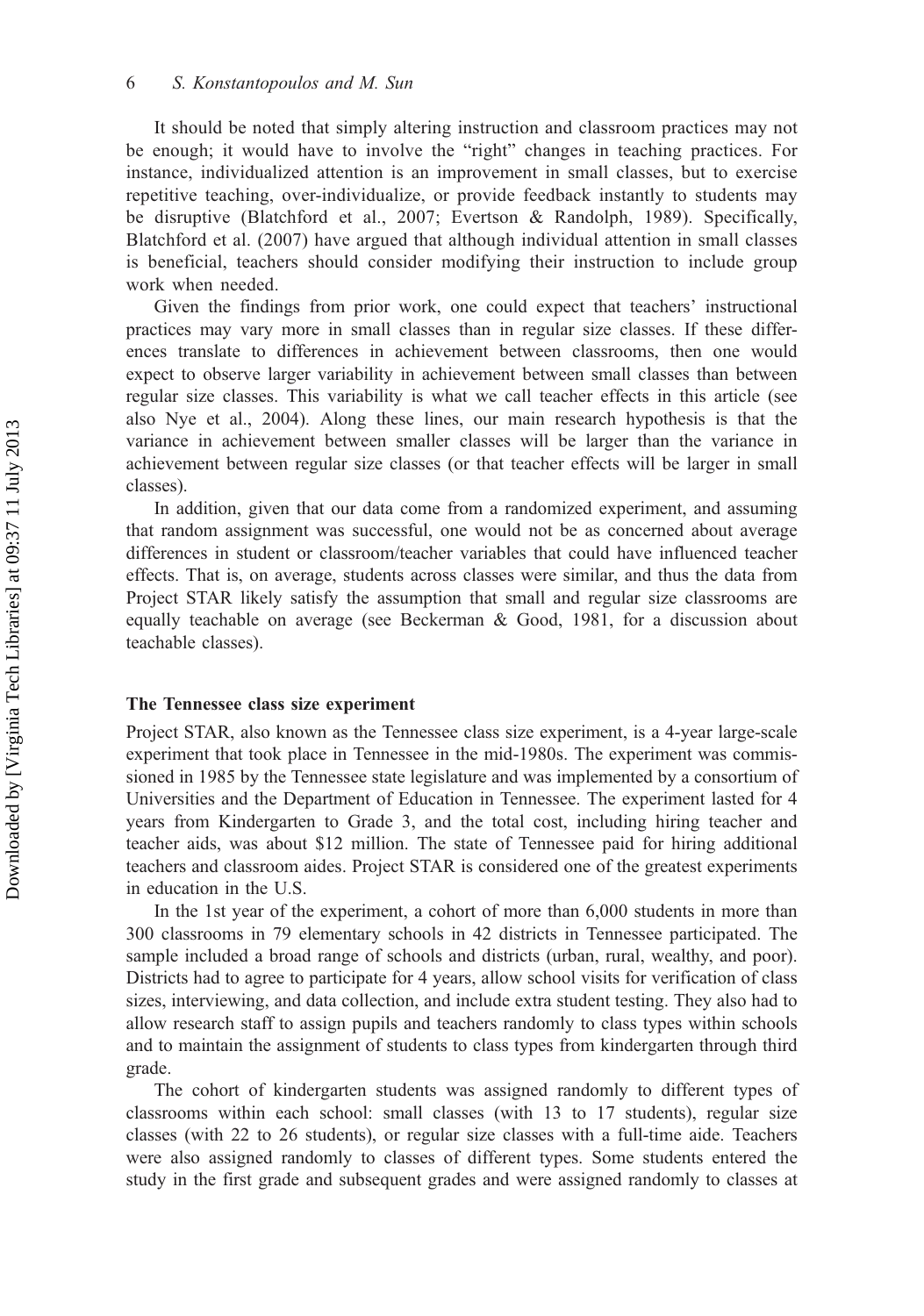that time. Teachers at each subsequent grade level were also assigned randomly to classes as the experimental cohort passed through the grades.

#### The validity of Project STAR

The internal validity of the Project STAR data depends on whether random assignment effectively eliminated preexisting differences between students and teachers assigned to different types of classrooms. One could examine empirically whether there were any differences on pre-existing observed characteristics of teachers or students. Unfortunately, no pretest scores were collected in Project STAR, so it is not possible to examine differences in pre-kindergarten achievement. Other student variables such as age, race, and SES, however, were available. Krueger (1999) examined the effectiveness of the randomization among treatment groups, small, regular, and regular size classes with a full-time aide, and found that across three observed variables such as SES, minority group status, and age, there were no significant differences between classroom types once school differences were taken into account. Krueger also found that there were no significant differences across classroom types with respect to teacher characteristics such as race, experience, and education. He concluded that it did not appear that random assignment was compromised by these observed characteristics. In addition, a more recent study examined whether randomization was successful across classrooms within treatment types within schools (Nye et al., 2004). The results produced from that study were consistent with what would be expected if randomization were successful. That is, no systematic differences were found for specific observed student characteristics between classrooms that were in the same treatment type (e.g., small classes) within schools.

Another important threat to the internal validity of Project STAR was attrition. Approximately 28% of the students who participated in Project STAR in kindergarten were not part of the study in the first grade. The attrition rate was nearly 25%, for students who participated in the study in the first grade but were not present in the second grade. Twenty percent of the students dropped out of the study after the second grade, and thus they were not present in the third grade. Across all grades, about 50% of the students who were part of the experiment in kindergarten were still part of Project STAR in the third grade. The effects of differential attrition on the estimates of class size have been discussed in previous work (Krueger, 1999; Nye et al., 2000). For example, Krueger (1999) examined whether differential attrition among types of classrooms biased the effects of class size on student achievement. He concluded that it seemed unlikely that differential attrition biased the class size estimates. The same conclusion was reached by Nye et al. (2000) independently, who used slightly different methods and examined differences in achievement for dropouts and stayers.

#### Statistical analysis

### Distribution of classes

In order to identify the nested structure of the data, we computed first the number of classes across all schools for each grade separately. Second, we computed the number of classes for each school and grade separately. Third, we computed the number of small, regular, and regular size with a full-time aide classes for each school and grade. All three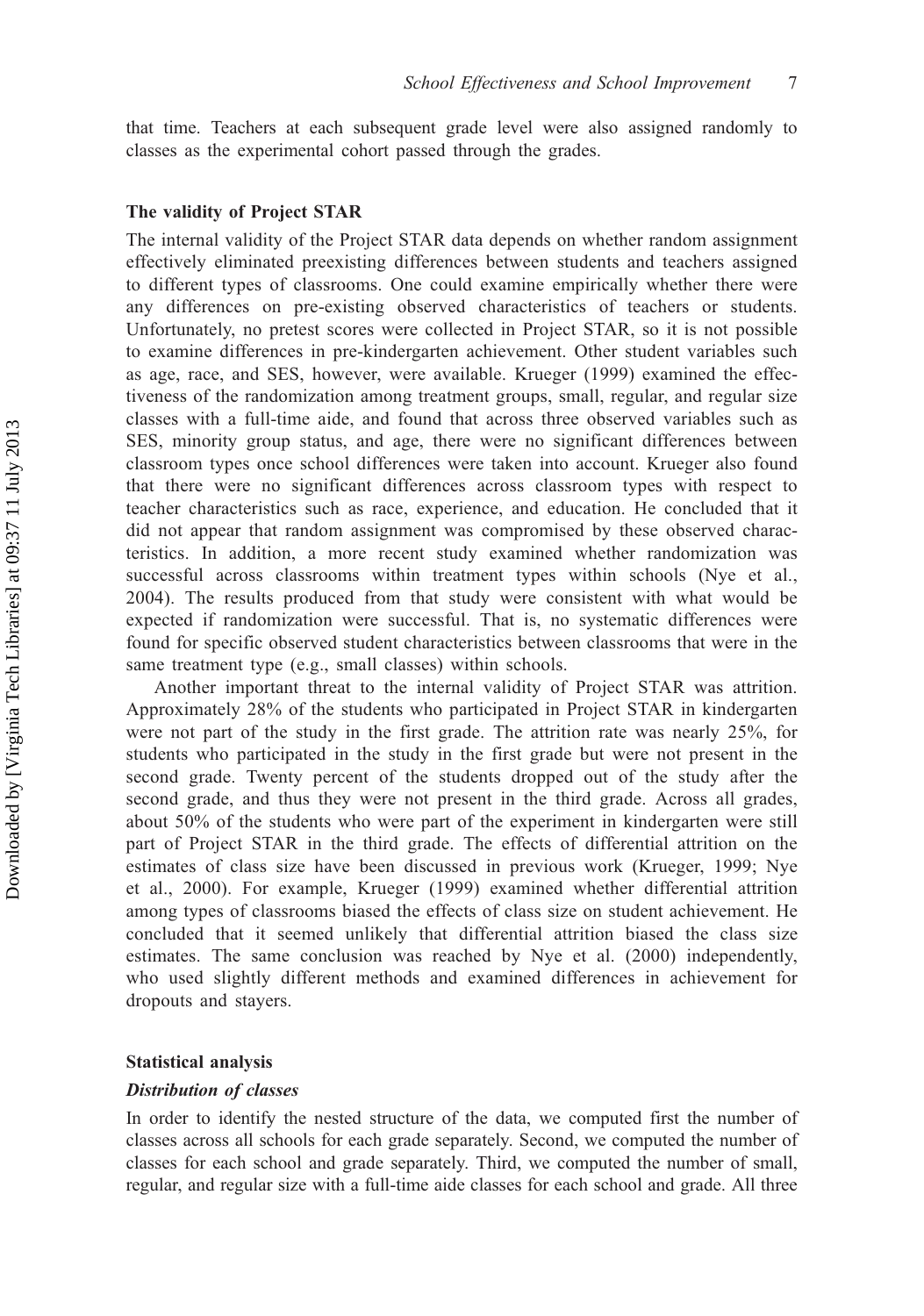analyses provided a clear picture of the distribution of classes overall and the types of classes across schools and grades.

#### Computation of teacher effects in each grade

The main objective of the study was to examine whether teacher effects in a specific grade (e.g., kindergarten) are more pronounced in small than in regular size classes. To address this objective, we conducted analysis for each grade separately (i.e., kindergarten to third grade). The outcomes were the Stanford Achievement Test (SAT) reading and mathematics scores collected as part of Project STAR at the end of each school year. SAT is a widely used test that measures academic achievement of elementary and secondary school students that is designed to measure, among other things, word reading, reading comprehension, and mathematics computation and application. We operationalized teacher effects as classroom-specific residuals, and the variance of these residuals indicated the magnitude of the effects of how different the effects of teachers can be (see Nye et al., 2004).

First, we computed teacher effects for all students across all classrooms and schools using two-level models. At the first (i.e., student) level, we included student characteristics such as gender, race, and SES. This is common practice in the teacher and school effects literature where student achievement is typically regressed on student demographic characteristics such as SES, race/ethnicity, and gender (Lee, 2000). At the second (i.e., class) level, we included school fixed effects (i.e., dummies to capture differences across schools) in order to explain the between-school variance in achievement that is due to school differences. To compute the teacher effects, we used the same specification for mathematics and reading achievement for each grade (i.e., kindergarten, first, second, or third grade) separately. Hence, for each grade g ( $g = k$ , 1, 2, 3) the first-level regression equation for student  $i$ , in class  $j$  is

$$
Y_{ij} = \beta_{0j} + \beta_{1j} FEMALE_{ij} + \beta_{2j} LOWSES_{ij} + \beta_{3j} MINORITY_{ij} + \varepsilon_{ij}.
$$
 (1)

At the second level, the regression model for the classroom intercepts is

$$
\beta_{0j} = \gamma_{00} + \text{TSCHL}_j + \xi_{0j},\tag{2}
$$

where **SCHL** are school fixed effects (i.e., dummies). It is important to include the school dummies in the second level in order to tease out the proportion of the between-classroom variance that is attributed to differences between schools. All Level 1 slopes were treated as fixed at the second level, that is,  $\beta_{1j} = \gamma_{10}$ ,  $\beta_{2j} = \gamma_{20}$ ,  $\beta_{3j} = \gamma_{30}$ . In the above equations,  $Y_{ii}$  represents student achievement (mathematics or reading),  $\gamma_{00}$  is the intercept,  $\gamma_{10}$ is the overall gender effect, FEMALE is a dummy variable for being a female student,  $\gamma_{20}$ is the overall low SES effect, LOWSES is a dummy variable for free or reduced price lunch eligibility,  $\gamma_{30}$  is the overall minority effect, MINORITY is a dummy variable for minority group membership indicating that the student was Black, Hispanic, or Asian,  $\varepsilon_{ij}$ is a student-specific random effect or residual, and  $\xi_{0j}$  is a classroom-specific random effect or residual. In this model, the variance of the error term is divided into two parts: the within-classroom and the between-classroom variance. The classroom-specific random effects,  $\xi$ , represent the teacher effects, and the variance of these residuals is adjusted by student gender, SES, minority group status, and school fixed effects. The variance of these random effects indicates differences in teacher effects or how large the effects can be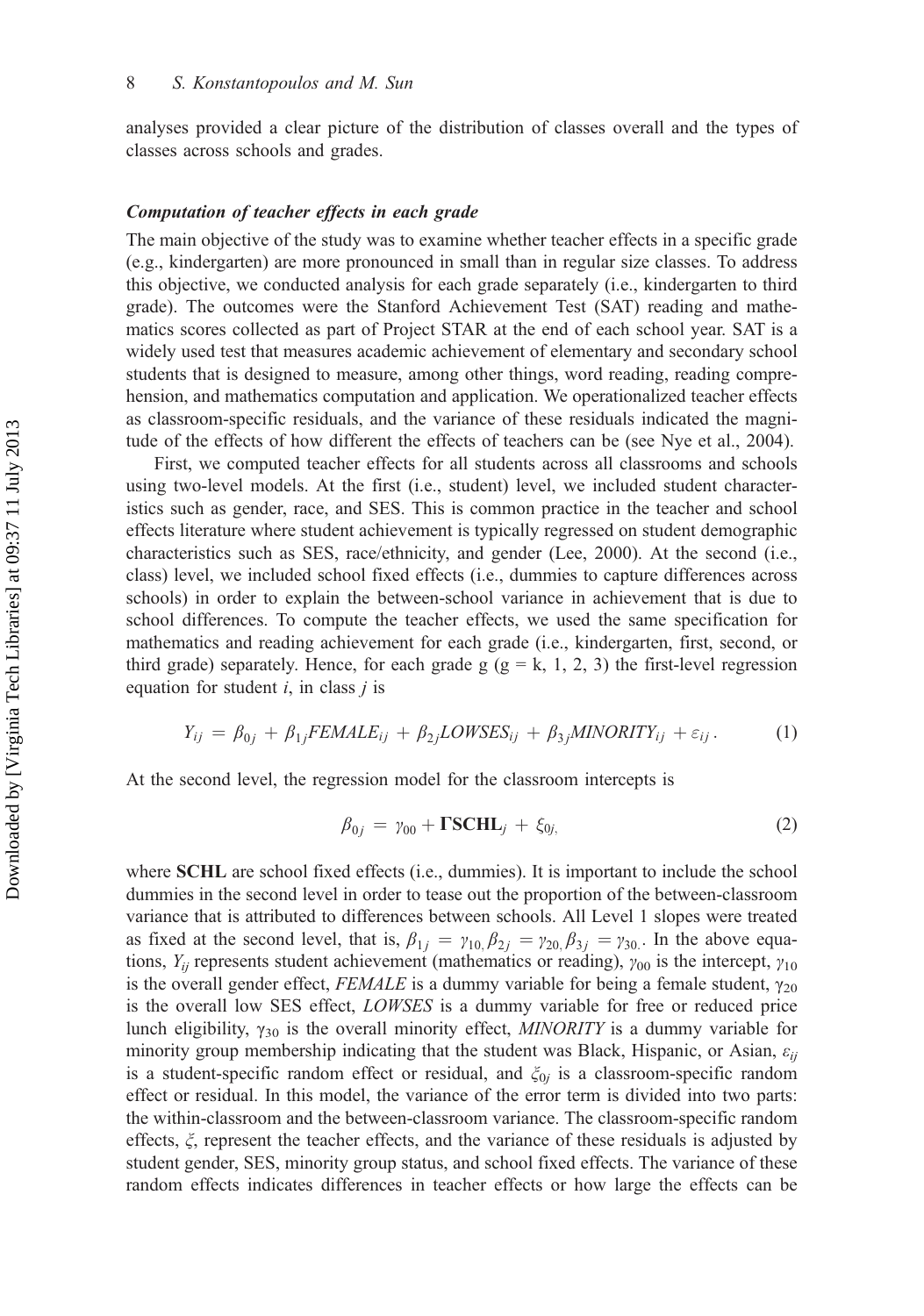(see Nye et al., 2004). Notice again that the variance of the classroom-specific residuals is adjusted for school differences (i.e., school fixed effects), and therefore it should represent only classroom effects that we call teacher effects.

Second, we computed teacher effects within small and regular size classes separately to determine whether there were differences in the estimates of teacher effects within each type of classroom. We focus our within-class type analysis to comparisons between small and regular size classes. That is, our contrast of interest involved the estimates of teacher effects in small and regular size classes. The two-level model used in the within type of classroom analysis was identical to the one illustrated in Equations (1) and (2). This analysis was conducted for mathematics and reading scores separately for each grade.

To determine whether the variability in achievement differed significantly between small and regular size classes, we used a typical  $F$  test for equality of two variances (see Snedecor & Cochran, 1989), namely

$$
F = \frac{S_{sml}^2}{S_{reg}^2} \tag{3}
$$

where  $S^2$  indicates the sample variance, subscript sml indicates small classes, and subscript reg indicates regular size classes. This F test has  $n_{sml} - 1$ ,  $n_{reg} - 1$  degrees of freedom, where  $n$  indicates sample size. We set the level of statistical significance according to typical standards (i.e., 0.05).

#### Sample description

A cohort of approximately 6,500 kindergartners participated in the study in the 1st year. Nearly 50% of the students in the sample were female and low-SES students. Approximately one third of the students were minorities (more than 90% of them were Black), and about 30% of the students were in small classes. Nearly 3,000 students participated in the study for all 3 years, and more than 11,000 students were part of Project STAR in the 4-year period. The outcomes of interest were mathematics and reading scores that were standardized to have a mean of zero and a standard deviation of one. On average, there were 15 to 16 students in small classes and 22 to 24 students in regular size classes across grades. The range in small classes was between 11 and 20 students across grades, whilst in regular classes the range was between 15 and 29 students across grades.

The number of classes by type of classroom and grade is reported in Table 1. On average and across grades, there are nearly 100 regular size and 100 regular size with a full-time aide classes, and nearly 130 small classes. Overall, there were nearly 330 classes across grades. Approximately 80% of the schools had three to five classes in each grade

| Type of Classroom           | Grade K | Grade 1 | Grade 2 | Grade 3 |
|-----------------------------|---------|---------|---------|---------|
| Small                       | 127     | 124     | 133     | 140     |
| Regular                     | 99      | 115     | 100     | 89      |
| Regular with Full-Time Aide | 99      | 100     | 107     | 107     |
| Total                       | 325     | 339     | 340     | 336     |

Table 1. Classroom type by grade.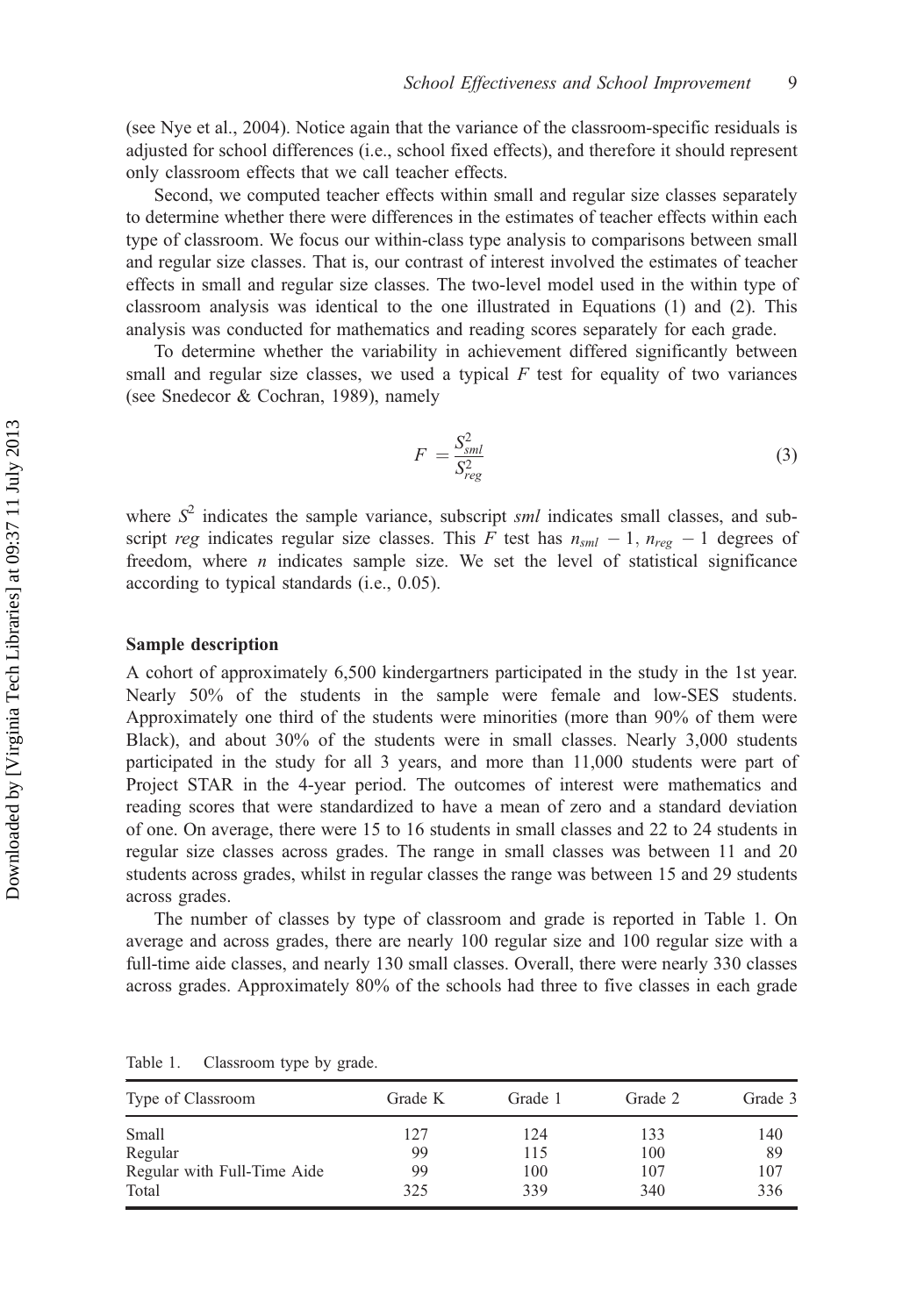| Classes Per School | Number of Schools | Classes Per School | Number of Schools |
|--------------------|-------------------|--------------------|-------------------|
|                    | Grade K           |                    | Grade 1           |
|                    |                   |                    | 22                |
|                    | 28                |                    | 25                |
|                    | 26                |                    | 11                |
|                    | 15                |                    | 13                |
|                    |                   |                    |                   |
|                    |                   | 12                 |                   |
|                    |                   |                    |                   |
|                    | Grade 2           |                    | Grade 3           |
|                    | 13                |                    | 14                |
|                    | 33                |                    | 31                |
|                    | 15                |                    | 17                |
|                    |                   |                    |                   |
|                    |                   |                    |                   |
|                    |                   |                    |                   |

Table 2. Number of classes by school and grade.

(see Table 2). However, there were also a few schools that had more than five classes in each grade. For instance, in kindergarten four schools had six classes and another four schools had seven classes. In the second and third grades, the number of schools that had six classes was twice as large (i.e., 8), and in the first grade the number of schools with six classes tripled (i.e., 13). Still, the overwhelming majority of schools had less than six classes in each grade. In addition, more than 90% of schools had one or two small, regular, or regular with full-time aide classes in each grade (see Table 3). For instance, in kindergarten 41 schools (52%) had two small classes and 35 schools (44%) had one small class. Similar patterns were observed across grades and for all types of classes.

Table 3. Number of classes by type of class, school, and grade.

|                       | Grade K                   |                       | Grade 1                      |            | Grade 2              |                       | Grade 3              |
|-----------------------|---------------------------|-----------------------|------------------------------|------------|----------------------|-----------------------|----------------------|
| Classes<br>Per School | Number of<br>Schools      | Classes<br>Per School | Number of Classes<br>Schools | Per School | Number of<br>Schools | Classes<br>Per School | Number of<br>Schools |
| <b>Small Classes</b>  |                           |                       |                              |            |                      |                       |                      |
|                       | 35                        |                       | 32                           |            | 23                   |                       | 20                   |
|                       | 41                        | 2                     | 40                           |            | 46                   |                       | 45                   |
|                       | 2                         | 3                     | 4                            | 3          | 6                    | $\mathcal{E}$         | 10                   |
|                       |                           |                       |                              |            |                      |                       |                      |
| Regular Classes       |                           |                       |                              |            |                      |                       |                      |
|                       | 59                        |                       | 43                           |            | 49                   |                       | 50                   |
|                       | 17                        | $\mathfrak{D}$        | 29                           |            | 22                   | 2                     | 18                   |
| 3                     | $\mathfrak{D}$            | 3                     | 3                            |            |                      | 3                     |                      |
|                       |                           | 5                     |                              |            |                      |                       |                      |
|                       | Regular Classes with Aide |                       |                              |            |                      |                       |                      |
|                       | 59                        |                       | 47                           |            | 46                   |                       | 46                   |
|                       | 20                        | 2                     | 23                           |            | 27                   |                       | 27                   |
|                       |                           |                       |                              |            |                      |                       |                      |
|                       |                           |                       |                              |            |                      |                       |                      |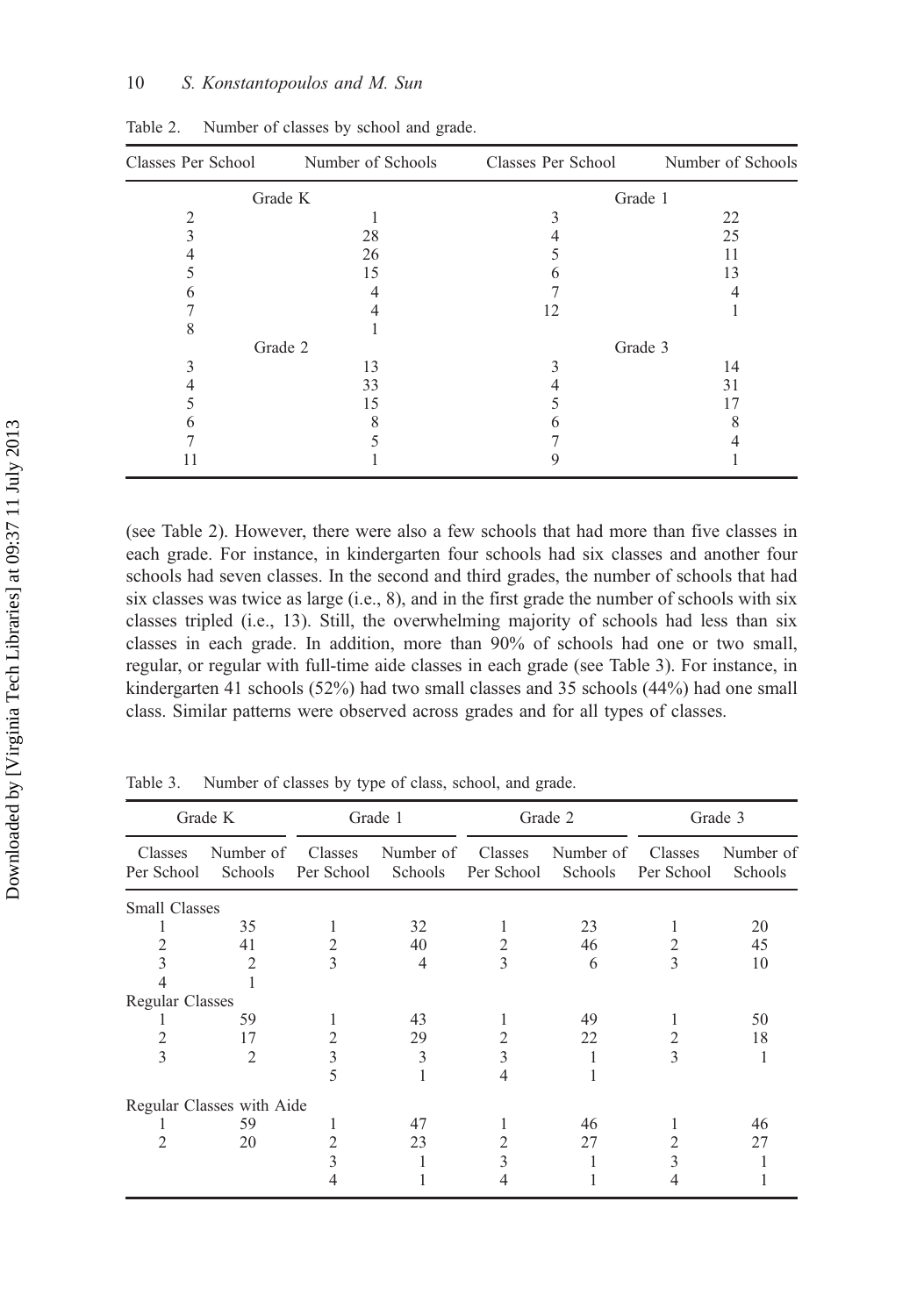### Results

Teacher effects were computed separately for four grades: kindergarten, first, second, and third grade. Because the teacher effects were defined as classroom residuals, the mean of the teacher effects distribution is zero. The distribution of teacher effects is, in this case, defined well by its variance, which indicates the magnitude of teacher effects. That is, larger variances indicate larger differences among teachers in terms of effectiveness. If differences in teacher effectiveness are larger in smaller classes, then one would expect larger between-classroom variances in small classes. The estimates of the Level 1 and Level 2 variances produced by the two-level model analyses using data across all students, classes, and schools for each grade are given in Table 4. Results for reading achievement are given in the left columns of the table and those for mathematics achievement are given in the right columns. We report results produced by a two-level model that controls for student characteristics (e.g., gender, race, etc) as well as school fixed effects. Sample sizes for students and teachers/classes are also reported. Below, we discuss the results.

The results indicate that the majority of the variance estimates in reading and mathematics achievement is between students within classes, not between classes. In fact, the between-student within-class variances are 6 to 7 times larger than the variances between classes. Still, the estimated between-teacher variance components in reading achievement ranged from 0.081 to 0.110 and were significantly different than zero suggesting significant teacher effects (see Nye et al., 2004). In mathematics, the second-level variance components estimates were slightly larger than those in reading. In particular, the estimated betweenteacher variance components in mathematics achievement ranged from 0.111 and 0.131. The largest estimates were observed in kindergarten for reading and in first grade for mathematics. Overall, across grades there is systematic evidence about significant teacher effects.

The results of the Level 1 and Level 2 variance component estimates produced by the two-level model used in the within small or regular size class analyses are reported in Table 5. The structure of Table 5 is identical to that of Table 4. First, we discuss the results in small classes. The estimated between-teacher variance components in reading achievement ranged from 0.081 and 0.157. In mathematics, the second-level variance components estimates were slightly larger. In particular, the estimated between-teacher variance components in mathematics achievement ranged from 0.084 and 0.167. The largest estimates were observed in kindergarten for reading and in first grade for mathematics. Overall, across grades there is systematic evidence of significant teacher effects.

Now, we discuss the results in regular size classes. The estimated between-teacher variance components in reading achievement ranged from 0.066 and 0.108. In mathematics, the second-level variance components estimates were slightly larger. In particular, the estimated between-teacher variance components in mathematics achievement ranged from 0.093 to 0.127. The largest estimates were observed in kindergarten for reading and in first and third grades for mathematics. Overall, across grades there is systematic evidence of significant teacher effects.

The results suggest by and large more pronounced differences in classroom achievement in small classes than in regular size classes, especially in kindergarten and first grade for reading and mathematics. In reading, the variance estimates of classroom achievement were also larger between small classes than between regular size classes in Grades 2 and 3. The results in Grades 2 and 3 for mathematics indicated that the variance estimates between regular size classes were larger than between small classes. Overall, in six out of a total of eight comparisons the variances between small classes were greater than those between regular size classes (see Table 6). We determined significant differences between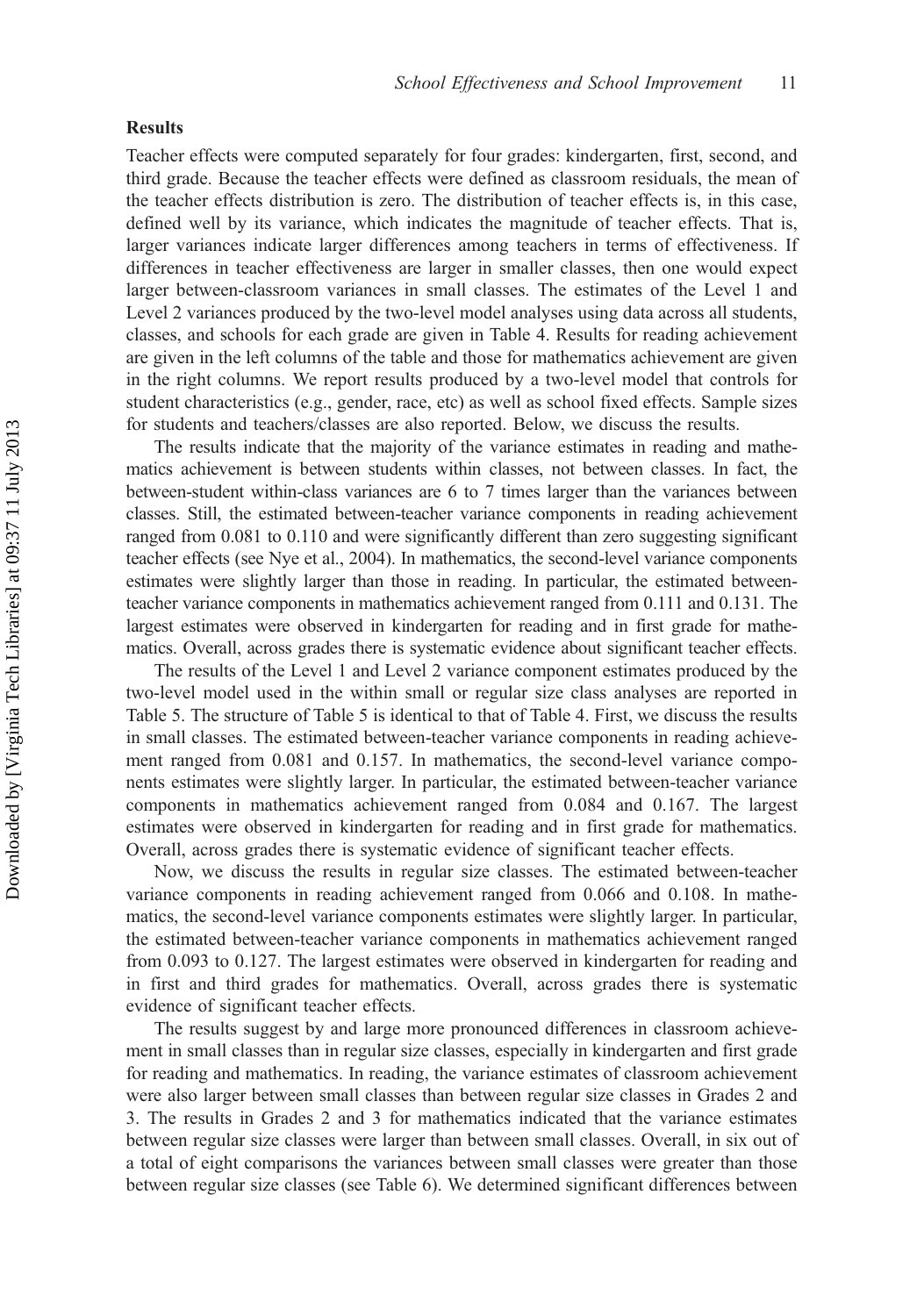|                                             |                       | Reading                              |                         |                                                                                 |                       | Mathematics                            |                         |                                                                                    |
|---------------------------------------------|-----------------------|--------------------------------------|-------------------------|---------------------------------------------------------------------------------|-----------------------|----------------------------------------|-------------------------|------------------------------------------------------------------------------------|
|                                             | Number of<br>Students | Within-<br>Classroom<br>Variance     | Number<br>of<br>Classes | Between-<br>Classroom<br>Variance                                               | Number of<br>Students | Within-<br>Classroom<br>Variance       | Number<br>of<br>Classes | Between-<br>Classroom<br>Variance                                                  |
|                                             |                       |                                      |                         | $\begin{array}{l} 0.110^{*} \\ 0.081^{*} \\ 0.088^{*} \\ 0.086^{*} \end{array}$ |                       |                                        |                         |                                                                                    |
|                                             |                       |                                      |                         |                                                                                 |                       |                                        |                         |                                                                                    |
| Kindergarten<br>First Grade<br>Second Grade | 5770<br>5393<br>5087  | 0.676*<br>0.677*<br>0.695*<br>0.748* | 2290<br>23428           |                                                                                 | 585455                | $0.663*$<br>0.647*<br>0.671*<br>0.700* | 229<br>23426            | $\begin{array}{c} 0.123^* \\ 0.131^* \\ 0.119^* \\ 0.111^* \\ 0.111^* \end{array}$ |
| <b>hird</b> Grade                           |                       |                                      |                         |                                                                                 |                       |                                        |                         |                                                                                    |
| < 0.05                                      |                       |                                      |                         |                                                                                 |                       |                                        |                         |                                                                                    |

Two-level residual variance components estimates by grade: total sample. Table 4. Two-level residual variance components estimates by grade: total sample. Table 4.

12 S. Konstantopoulos and M. Sun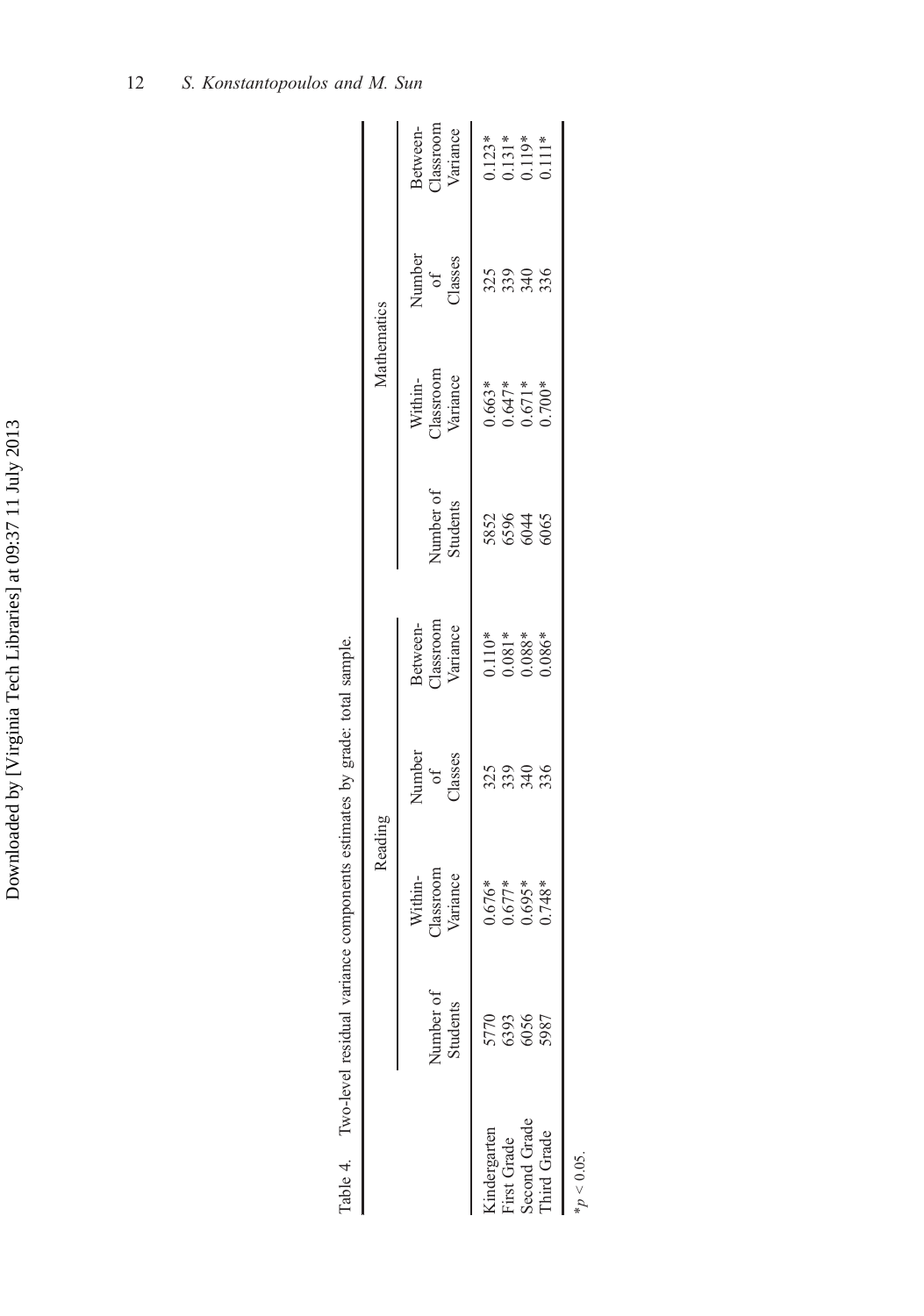|                                                | Table 5. Two-level residual variance components estimates by grade and classroom type (small or regular) |                                              |                         |                                                                     |                              |                                              |                         |                                              |
|------------------------------------------------|----------------------------------------------------------------------------------------------------------|----------------------------------------------|-------------------------|---------------------------------------------------------------------|------------------------------|----------------------------------------------|-------------------------|----------------------------------------------|
|                                                |                                                                                                          | Reading                                      |                         |                                                                     |                              | Mathematics                                  |                         |                                              |
|                                                | Number of<br>Students                                                                                    | Within-<br>Classroom<br>Variance             | Number<br>of<br>Classes | Classroom<br>Variance<br>Between-                                   | Number of<br>Students        | Within-<br>Classroom<br>Variance             | Number<br>of<br>Classes | Classroom<br>Variance<br>Between-            |
| Kindergarten<br>Small Classes                  | .734                                                                                                     |                                              |                         |                                                                     |                              |                                              |                         |                                              |
| First Grade                                    | 1823                                                                                                     |                                              | 124<br>125<br>125       |                                                                     | 1757<br>1867<br>1987<br>1937 |                                              | 124<br>125<br>125       |                                              |
| Second Grade                                   | 191                                                                                                      |                                              |                         |                                                                     |                              |                                              |                         |                                              |
| Third Grade                                    | 1913                                                                                                     | $0.725*$<br>$0.713*$<br>$0.699*$<br>$0.781*$ |                         | $\begin{array}{l} 0.157* \\ 0.092* \\ 0.081* \\ 0.107* \end{array}$ |                              | 0.733*<br>0.668*<br>0.698*<br>0.726*         |                         | 0.150*<br>0.167*<br>0.084*                   |
|                                                |                                                                                                          |                                              |                         |                                                                     |                              |                                              |                         |                                              |
| Regular Classes<br>Kindergarten<br>First Grade |                                                                                                          |                                              | 99                      |                                                                     |                              |                                              |                         |                                              |
|                                                | 2013<br>2013<br>2018<br>2014                                                                             | $0.610*$<br>0.648*<br>0.682*<br>0.718*       | 115                     | $0.108$ *<br>$0.074$ *<br>$0.068$ *<br>$0.066$ *                    | 2027<br>2505<br>2832         | $0.647*$<br>$0.610*$<br>$0.657*$<br>$0.657*$ | 8128                    | $0.119*$<br>$0.121*$<br>$0.093*$<br>$0.127*$ |
| Second Grade                                   |                                                                                                          |                                              | $\approx$               |                                                                     |                              |                                              |                         |                                              |
| hird Grade                                     |                                                                                                          |                                              | 89                      |                                                                     |                              |                                              |                         |                                              |
|                                                |                                                                                                          |                                              |                         |                                                                     |                              |                                              |                         |                                              |

|   | ī<br>j<br><b>.</b><br>5<br>ļ<br>١<br>l<br>l<br>ś                                         |
|---|------------------------------------------------------------------------------------------|
|   |                                                                                          |
|   | i                                                                                        |
|   | .<br>Contractor<br>֚֚֓<br>ć<br>١<br>j<br>¢<br>֖֖֖֧ׅ֚֚֚֚֚֚֚֚֚֚֚֚֚֚֚֚֚֚֚֚֚֚֚֚֚֚֚֚֚֚֚֬֝֡֡֓֞ |
|   | is out<br> <br> <br>                                                                     |
|   | c<br>C<br>١                                                                              |
|   | and contact<br>١                                                                         |
|   | í<br>֚֘֝֬<br>Į                                                                           |
|   | š<br>Str<br>Š<br>is an an international<br>$\ddot{\phantom{0}}$                          |
|   | l                                                                                        |
|   | í<br>ı<br>i<br>l<br>l                                                                    |
|   | i<br>l<br>$N/O_{-1}$<br>E<br>í                                                           |
| Ì | $\dot{\gamma}$<br>d<br>ï<br>ă<br>ŀ<br>ï                                                  |

 $*_{p}$  < 0.05.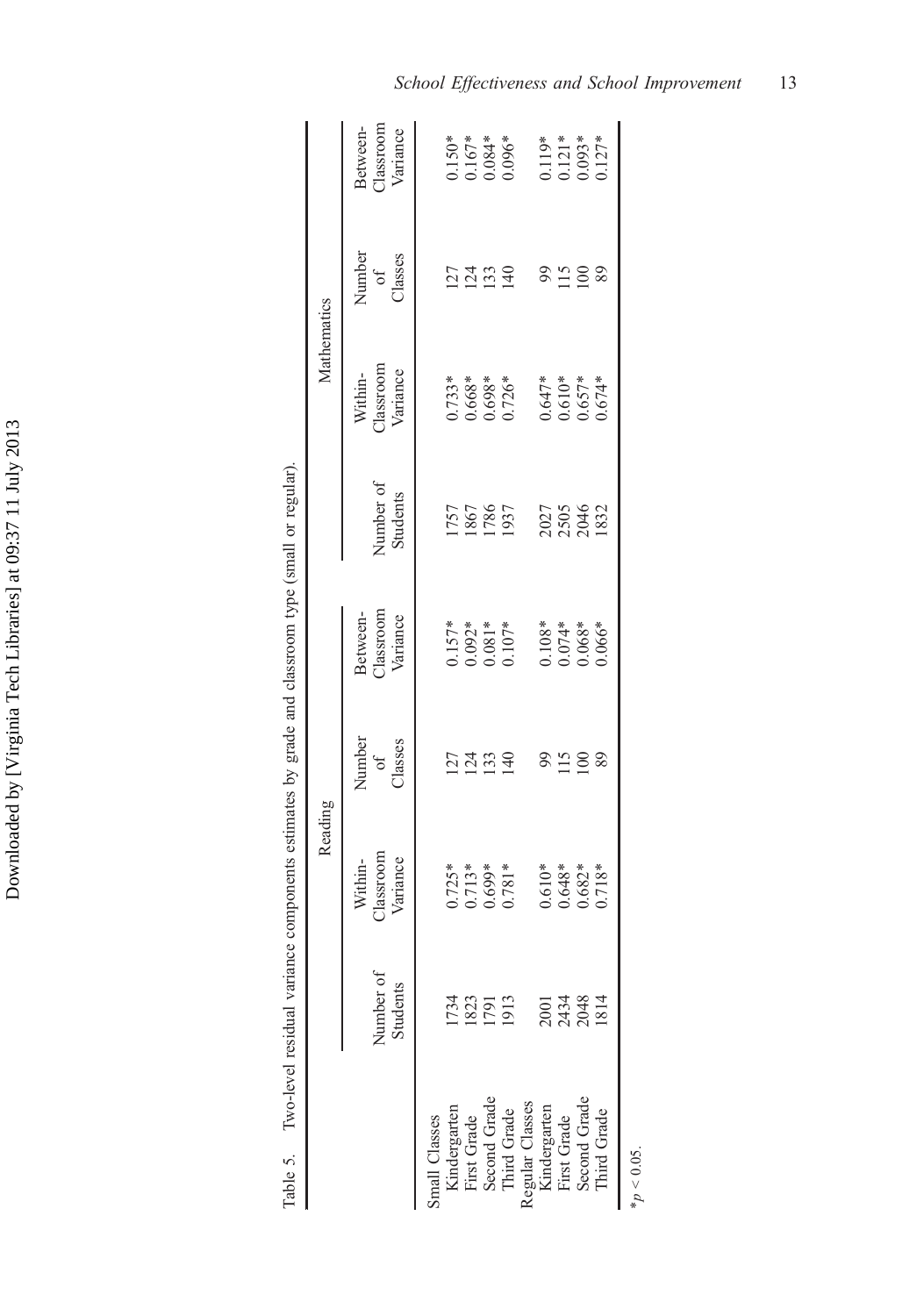|                    |     | Small Class |     | Regular Class |          |           |
|--------------------|-----|-------------|-----|---------------|----------|-----------|
|                    | N   | Variance    | N   | Variance      | $F$ test | $p$ value |
| Reading            |     |             |     |               |          |           |
| Kindergarten       | 127 | 0.157       | 99  | 0.108         | 1.457    | 0.025     |
| First Grade        | 124 | 0.092       | 115 | 0.074         | 1.249    | 0.114     |
| Second Grade       | 133 | 0.081       | 100 | 0.068         | 1.190    | 0.180     |
| Third Grade        | 140 | 0.107       | 89  | 0.066         | 1.627    | 0.007     |
| <b>Mathematics</b> |     |             |     |               |          |           |
| Kindergarten       | 127 | 0.150       | 99  | 0.119         | 1.262    | 0.113     |
| First Grade        | 124 | 0.167       | 115 | 0.121         | 1.388    | 0.038     |
| Second Grade       | 133 | 0.084       | 100 | 0.093         | 0.898    | 0.721     |
| Third Grade        | 140 | 0.096       | 89  | 0.127         | 0.758    | 0.929     |

Table 6. F tests about equality of variances in small and regular size classes by grade.

Note:  $N =$  sample size.

variance estimates using  $F$  tests, and  $F$  test values greater than one indicate that the variance between small classes was larger than that between regular size classes. Specifically, in kindergarten the  $F$  test was significant in reading achievement indicating significant differences in variance estimates between small and regular size classes. That is, the between-classroom variance among small classes was significantly larger than that among regular size classes. In kindergarten mathematics, however, we did not detect any differences in the variances between small and regular size classes.

In first grade, the  $F$  test indicated that in first-grade mathematics the between-classroom variance estimate among small classes was significantly higher than that among regular size classes. In first grade reading, however, we did not detect any differences in the variances between small and regular size classes. Similarly, in the second grade we did not detect any differences in variances between small and regular size classes. Finally, in third grade the  $F$  test indicated that the between-classroom variance estimates in reading among small classes were significantly larger than those among regular size classes. By and large, these results provide some evidence that teacher effects were larger in small classes than in regular size classes. However, the results do not seem to be systematic. That is, we constructed eight variance estimates comparisons between small and regular size classes, and although in six of the eight contrasts the  $F$  tests were greater than one, only in three of those occasions were the  $F$  tests significant at the 0.05 level.

#### **Discussion**

We investigated whether the effects of teachers vary by classroom size (e.g., small or regular size classes). Specifically, we determined whether the teacher effects differ in small and regular size classes in specific grades (i.e., kindergarten through third grade). We used high-quality data from Project STAR where teachers and students were randomly assigned to classrooms within schools. The magnitude of teacher effects was captured by the between-classroom variance in achievement.

The results overall point to systematic evidence that teacher effects in early grades are significant both in mathematics and reading achievement. The analyses within classroom type suggested that teacher effects were more pronounced in small than in regular size classes. The variance estimates in small classes were typically larger, especially in kindergarten and first grade, than those in regular size classes. In kindergarten, first,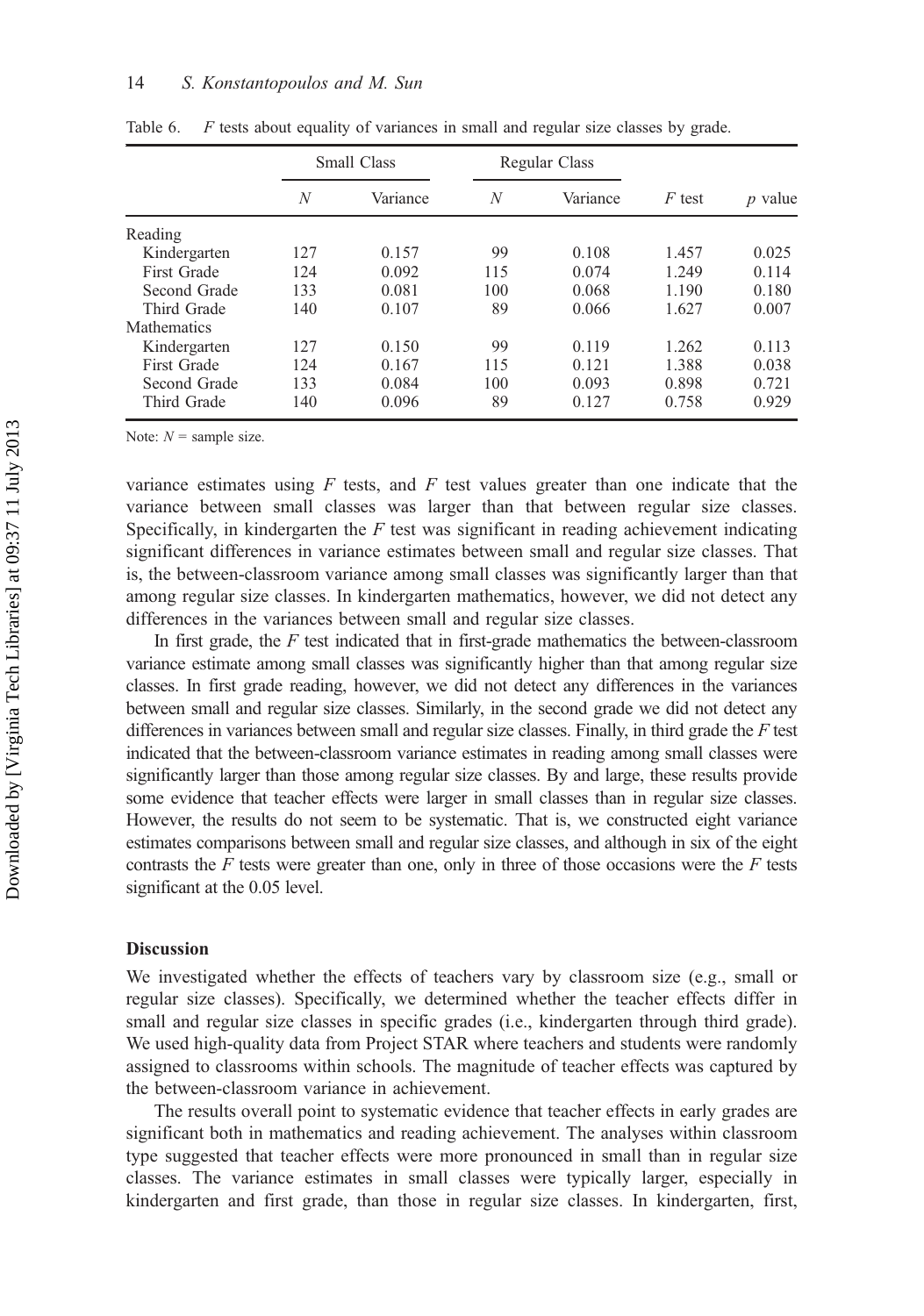and third grades, the teacher effects in small classes were typically significantly larger than the teacher effects in regular size classes. Thus, these results are to some degree in accord with the notion that teachers' instructional practices may differ more in small classes than in regular size classes, and that these differences result in larger differences in achievement between small classrooms. It is possible that some teachers in small classes change their instruction and design learning activities accordingly in order to take advantage of the fact that there are fewer students in the classroom. In contrast, other teachers may not modify their practices. These differences result in an increased variability of teacher effects in small classes in some grades and partially support the notion that while some teachers take advantage of the dynamics of small classes, others do not. In regular size classes, there is also some variability in teacher effects, but by and large the effects are more consistent in regular size classes than in small classes. The results that teacher effects estimates in small classes are typically larger in kindergarten and first grade are in line with the conjecture that, in the first 2 years of elementary school, teachers in small classes may spent less time on management and discipline issues and more time on productive instruction and learning activities.

Our findings are congruent with Anderson's (2000) model and previous empirical evidence (e.g., Evertson & Randolph, 1989). Indeed, small classes seem to facilitate teacher effects, but some teachers in small classes in particular, appear to take advantage of the opportunities presented in small classes to become more effective teachers. Unfortunately, classroom observations or teacher logs are not available to us, and therefore it is impossible to know the actual teaching practices that took place in each classroom over the 4-year period. Still, the results indicate differences in teaching practices between small and regular size classes.

Further, because of the computation of teacher effects as classroom specific residuals, it is possible that these estimates include some amount of measurement error. That is, the results reported here may be affected by measurement error and may overstate or understate the teacher effects. This is a potential limitation of the study. Another potential limitation of the study is that the teacher effects observed here may not be grade specific but may be cumulative. For example, second-grade students may experience both the effects of their kindergarten and first-grade teachers as well as their second-grade teachers. Thus, it is unclear whether the teacher effects observed in one grade are due to a specific teacher in that grade or whether they are a combination of teacher effects across grades. This could be more of a concern in the second and third grades. If the effects of previous teachers are included in the teacher effects we estimated, then we may have overestimated the teacher effects especially in the third grade. One could then argue that the best evidence about teacher effects is in kindergarten.

Moreover, one could argue that our definition of teacher effects is closely related to the definition of classroom effects, which may include peer effects and classroom dynamics (e.g., interactions among students) that are related to the size of the classroom. Previous work has indicated that in Project STAR the peer effects were overall small, did not affect teacher effects that much, and did not seem to interact with class size (Konstantopoulos  $\&$  Sun, 2012). Still, it is unclear to what degree the teacher effects we have measured are "pure" teacher effects, because it is possible that they incorporate classroom dynamics that could vary by class size. Unfortunately, we do not have such data to test this possibility.

In conclusion, the present study showed that teachers matter in early grades and in classrooms of different sizes. The findings highlight the importance of teacher effects in early grades regardless of class size. There is, however, some evidence that teacher effects are more pronounced in small classes in some grades than in regular size classes. Teachers are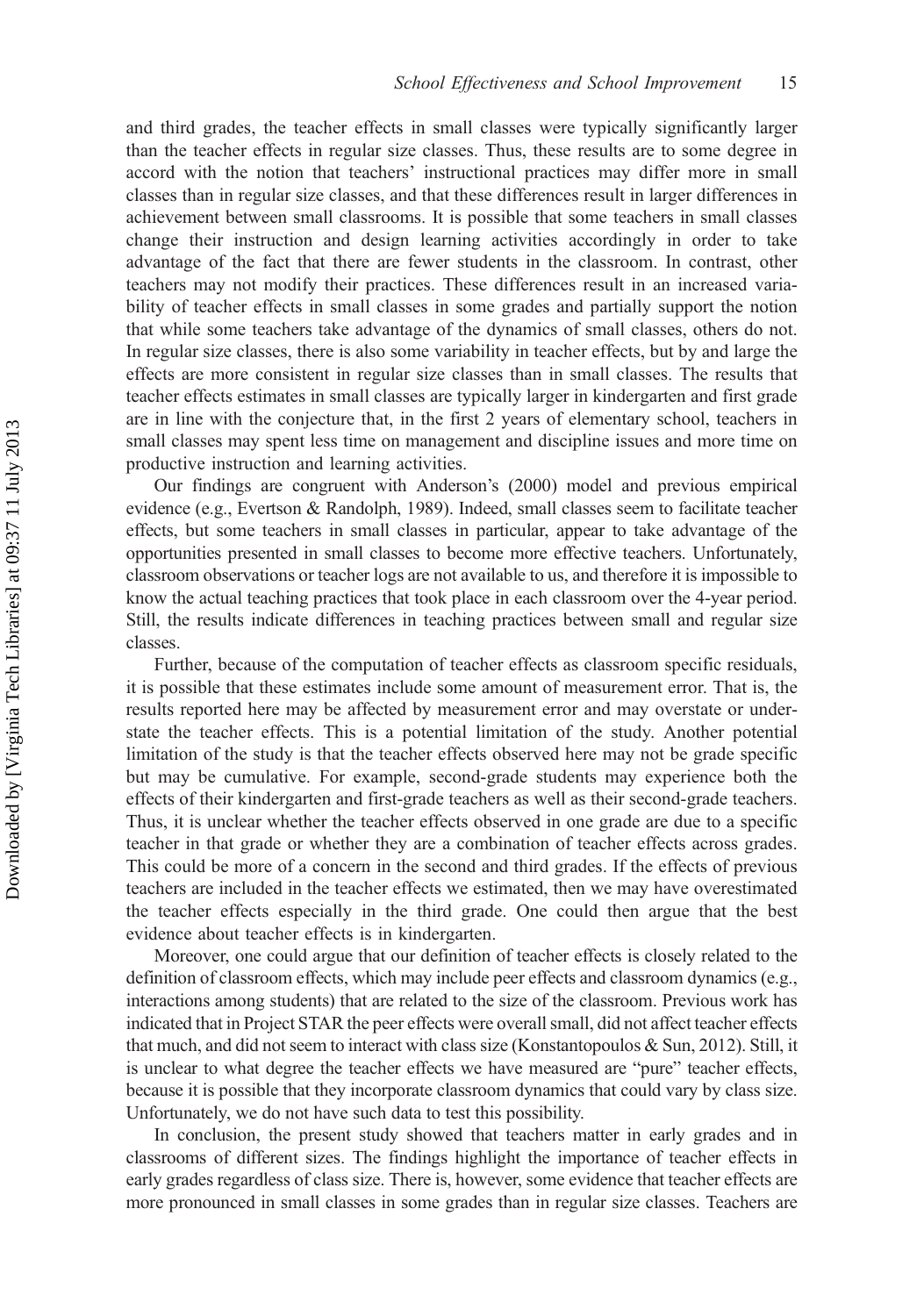more likely to make a difference in small classes and promote student achievement when they understand the dynamics and opportunities in small classes and alter their teaching to maximize student learning.

#### Notes on contributors

Spyros Konstantopoulos is associate professor of measurement and quantitative methods in the Department of Counseling, Educational Psychology, and Special Education at Michigan State University. His research interests include teacher and school effects, class size effects, power analysis in experimental designs with nested data structures, and multilevel meta-analysis.

Min Sun is an assistant professor of Educational Leadership and Policy Studies at Virginia Tech. Her research focuses on educational policy analysis, the development and evaluation of teachers and principals, and quantitative research methodology.

#### References

- Anderson, L. W. (2000). Why should reduced class size lead to increased student achievement? In M. C. Wang & J. D. Finn (Eds.), How small classes help teachers do their best. (pp. 3–24). Philadelphia, PA: Temple University Center for Research in Human Development and Education.
- Angrist, J. D., & Lavy, V. (1999). Using Maimonides' rule to estimate the effect of class size on scholastic achievement. Quarterly Journal of Economics, 114, 533-575.
- Beckerman, T. M., & Good T. L. (1981). The classroom ratio of high- and low-aptitude students and its effect on achievement. American Educational Research Journal, 18, 317–327.
- Betts, J. R., & Shkolnik, J. L. (1999). The behavioral effects of variations in class size: The case of math teachers. Educational Evaluation and Policy Analysis, 21, 193–213.
- Blatchford, P., Bassett, P., & Brown, P. (2011). Examining the effect of class size on classroom engagement and teacher-pupil interaction: Differences in relation to prior pupil attainment and primary vs. secondary schools. Learning and Instruction, 21, 715–730.
- Blatchford, P., Edmonds, S., & Martin, C. (2003). Class size, pupil attentiveness and peer relations. British Journal of Educational Psychology, 73, 15–36.
- Blatchford, P., Moriarty, V., Edmonds, S., & Martin, C. (2002). Relationships between class size and teaching: A multi-method analysis of English infant schools. American Educational Research Journal, 39, 101–132.
- Blatchford, P., Russell, A., Bassett, P., Brown, P., & Martin, C. (2007). The effects of class size on the teaching of pupils aged 7-11 years. School Effectiveness and School Improvement, 18, 147–172.
- Bourke, S. (1986). How smaller is better: Some relationships between class size, teaching practices, and student achievement. American Educational Research Journal, 23, 558–571.
- Bressoux, P., Kramarz, F., & Prost, C. (2009). Teachers' training, class size, and students' outcomes: Learning from administrative forecasting mistakes. Economic Journal, 119, 540–561.
- Clotfelter, C. T., Ladd, H. F., & Vigdor, J. L. (2006). Teacher–student matching and the assessment of teacher effectiveness. Journal of Human Resources, 41, 778–820.
- Evertson, C. M., & Randolph, C. H. (1989). Teaching practices and class size: A new look at an old issue. Peabody Journal of Education, 67, 85–105.
- Finn, J. D., & Achilles, C. M. (1990). Answers and questions about class size: A statewide experiment. American Educational Research Journal, 27, 557–577.
- Finn, J. D., Gerber, S. B., Achilles, C. M., & Boyd-Zaharias, J. (2001). The enduring effects of small classes. Teachers College Record, 103, 145–183.
- Glass, G. V., Cahen, L. S., Smith, M. L., & Filby, N. N. (1982). School class size: Research and policy. Beverly Hills, CA: Sage.
- Glass, G. V., & Smith, M. L. (1979). Meta-analysis of research on class size and achievement. Educational Evaluation and Policy Analysis, 1, 2–16.
- Goldhaber, D., & Anthony, E. (2007). Can teacher quality be effectively assessed? National board certification as a signal of effective teaching. Review of Economics and Statistics, 89, 134–150.